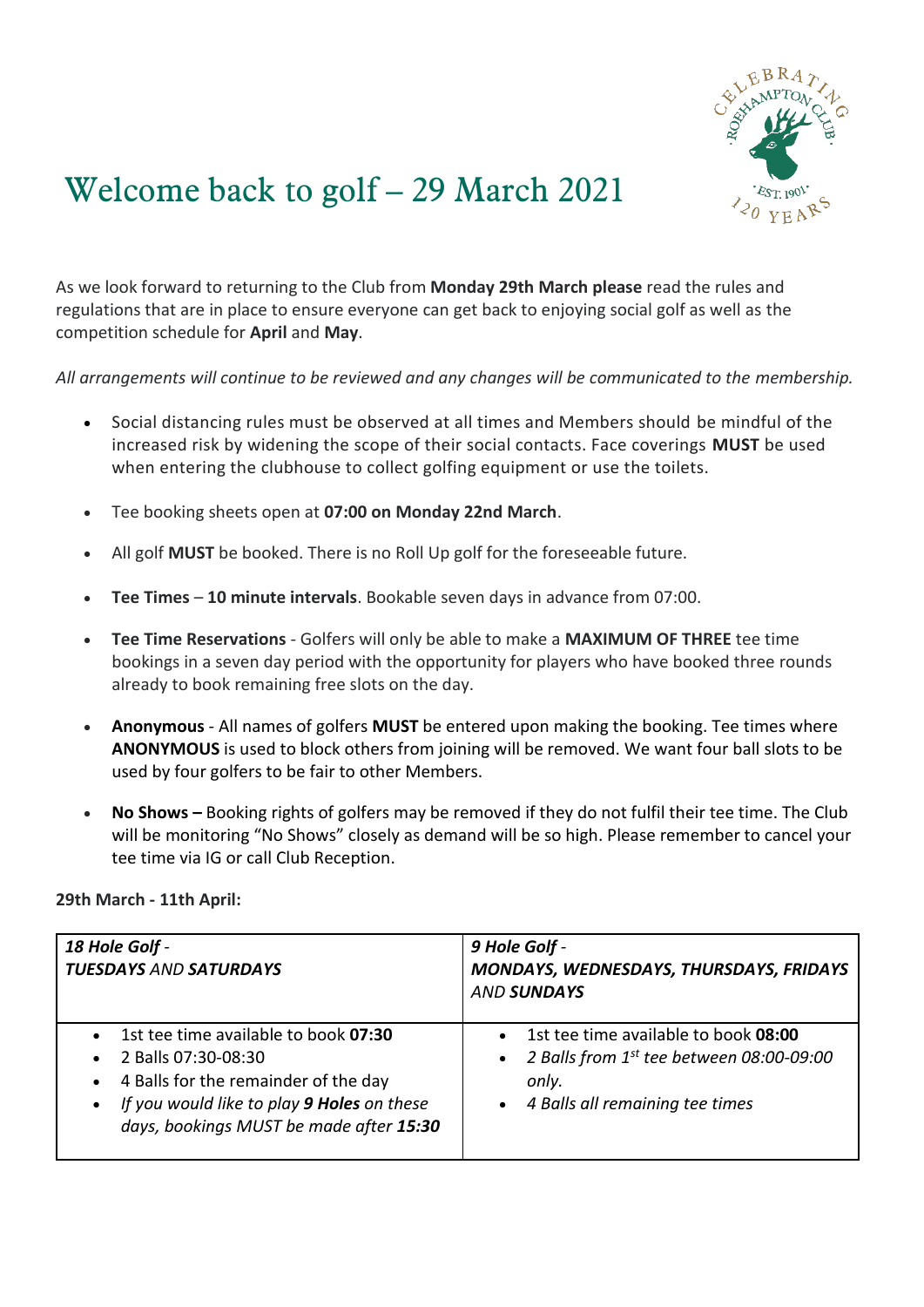| 18 Hole Golf -<br>TUESDAYS, WEDNESDAYS, FRIDAYS AND<br><b>SATURDAYS</b>                                                                                                                                                                                   | 9 Hole Golf -<br><b>MONDAYS, THURSDAYS AND SUNDAYS</b>                                                                                 |
|-----------------------------------------------------------------------------------------------------------------------------------------------------------------------------------------------------------------------------------------------------------|----------------------------------------------------------------------------------------------------------------------------------------|
| 1st tee time available to book 07:30<br>$\bullet$<br><b>2 Balls 07:30-08:30</b><br>$\bullet$<br>All play will be in 4 Balls thereafter<br>$\bullet$<br>If you would like to play 9 Holes on these<br>$\bullet$<br>days, bookings MUST be made after 15:30 | 1st tee time available to book 08:00<br>$\bullet$<br>One 9 will be allocated to 2 Balls and one<br>$\bullet$<br>9 allocated to 4 Balls |

**Clubhouse** – Members may use the toilet facilities, wash hands and collect items from the lockers but **MUST NOT** dwell for any time. Face coverings **MUST** be worn at all times.

**Sports Shop / Tuition** – please click *here* [for more information](https://www.roehamptonclub.co.uk/propeller/uploads/2021/03/Sports-Shop-and-Tuition-Arrangments-29-March-.pdf)

**Competitions** - A limited number of events have been organised for **April and May** as can be seen in the tables below.

**Knockouts** – All individual Summer Knockouts have been cancelled. A Four Ball Better Ball knockout will be arranged for each of the following sections: Ladies', Men's, Seniors. Details of these events will be sent out at a later date

**Social Scores** - Any Member may submit a Qualifying Social Score whenever they play, however they **MUST**  register their interest to complete a card **before** their round. To Register for a score you **MUST** sign in via the PSI or via your IG App before your round. You **MUST** submit your card via the PSI or your IG App after your round.

**Matches -** All Home scheduled friendly matches organised to be played until the end of June have been cancelled.

**Guests** - Not permitted until further notice.

| Competition                                    | Date       | <b>Tee Times</b><br><b>Available</b> | <b>Tee Reserved</b> | <b>Entry Fee</b>             |
|------------------------------------------------|------------|--------------------------------------|---------------------|------------------------------|
| LADIES' ANNUAL STABLEFORD<br>$-$ 3 Balls       | 13th APRIL | 30th MARCH<br>07:00                  | $ 07:30 - 13:00 $   | E3 per player payable via IG |
| LADIES' ANNUAL MEDAL - 3<br>Balls              | 4th MAY    | 20th APRIL<br>07:00                  | $ 07:30-13:00$      | E3 per player payable via IG |
| <b>WEEKEND LADIES'</b><br>STABLEFORD - 3 Balls | 8th MAY    | 24th APRIL<br>07:00                  | 10:00-11:30         | E3 per player payable via IG |
| LADIES' SPRING MEETING - 3<br>Balls            | 18th MAY   | 4th MAY<br>07:00                     | $ 07:30 - 13:00$    | E5 per player payable via IG |

## **SENIORS**

| Competition                              | Date | Tee Times<br>Available | Tee Reserved Entry Fee |                                                                    |
|------------------------------------------|------|------------------------|------------------------|--------------------------------------------------------------------|
| SENIORS APRIL GRAIL - 3 Balls 14th APRIL |      | 31st March<br> 07:00   |                        | $\vert$ 07:30 - 11:30 $\vert$ E2 per player payable via IG $\vert$ |